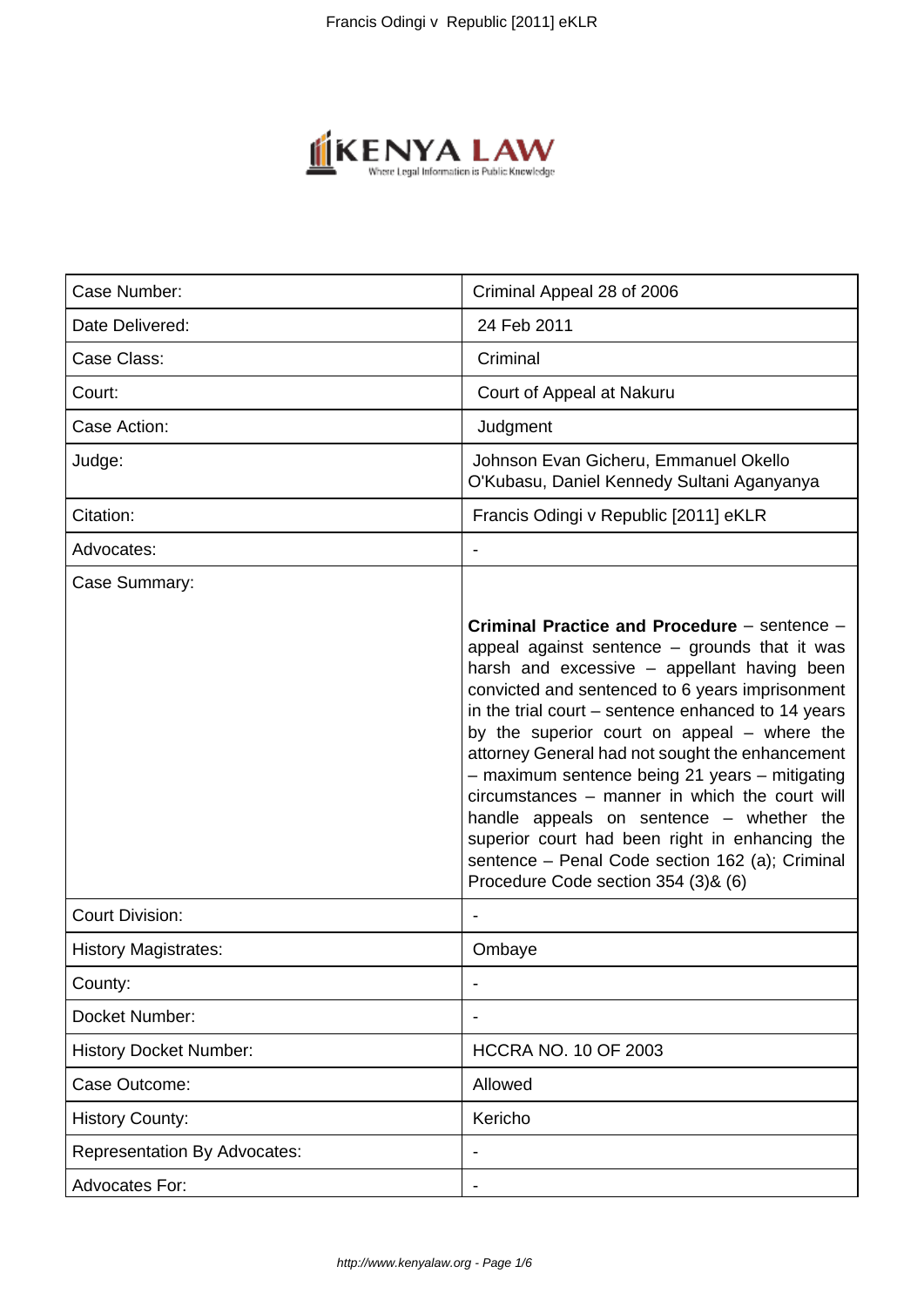| Advocates Against:                                                                                                                                             |  |
|----------------------------------------------------------------------------------------------------------------------------------------------------------------|--|
| Sum Awarded:                                                                                                                                                   |  |
| $\Box$ The information contained in the above commant is not next of the iveligial enjoine delivered by the Court. The motedate has been prepared by Kenya Low |  |

 The information contained in the above segment is not part of the judicial opinion delivered by the Court. The metadata has been prepared by Kenya Law as a guide in understanding the subject of the judicial opinion. Kenya Law makes no warranties as to the comprehensiveness or accuracy of the information.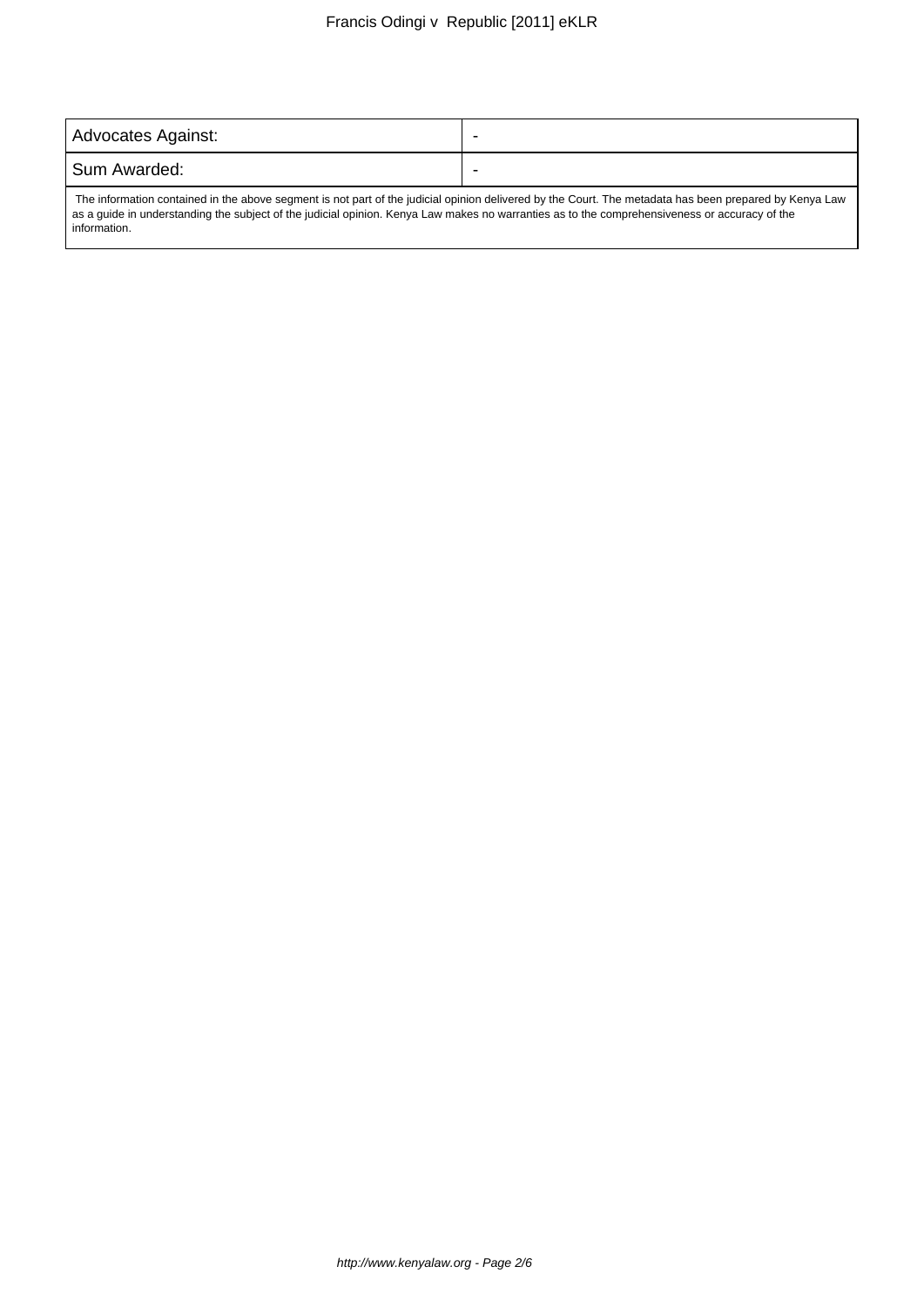Francis Odingi v Republic [2011] eKLR

### **IN THE COURT OF APPEAL**

# **AT NAKURU**

# **CORAM: GICHERU, C.J., O'KUBASU & AGANYANYA, JJ.A.**

### **CRIMINAL APPEAL NO. 28 OF 2006**

#### **BETWEEN**

**FRANCIS ODINGI ………………………….……….…………….….…… APPELLANT**

**AND**

**REPUBLIC ……….……………………….……...………………………. RESPONDENT**

## **(An appeal from the conviction & sentence of the High Court of Kenya at Kericho (Apondi, J) dated 28th June, 2005**

**in**

**HCCRA NO. 10 OF 2003) \*\*\*\*\*\*\*\*\*\*\*\*\*\*\***

## **JUDGMENT OF THE COURT**

**Francis Odingi**, the appellant was charged in the Principal Magistrate's court at Kericho with the offence of committing an unnatural offence, contrary to **Section 162 (a) of the Penal Code**. The particulars of the charge were that on the 18<sup>th</sup> day of October, 2002, in Kericho District of the Rift Valley Province, he had carnal knowledge of **M.O** against the order of nature.

When the appellant was taken to court on  $24<sup>th</sup>$  October, 2002, he admitted the offence by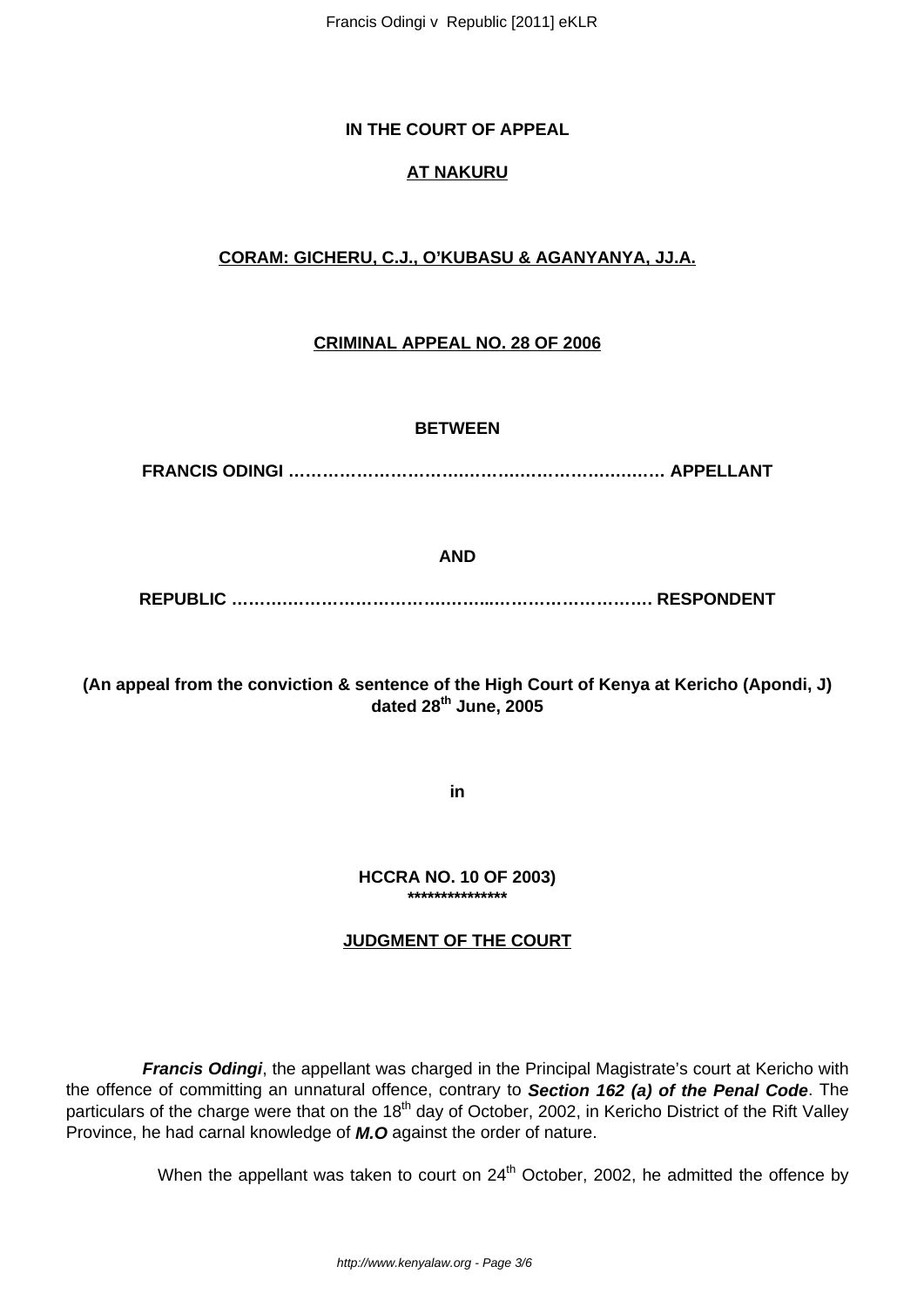pleading guilty to the charge. Then Inspector of Police Okila, who was conducting the prosecution case, narrated the facts which gave rise to the charge. The appellant replied:

"Maelezo ni ya ukweli. - The particulars are correct."

The learned Senior Resident Magistrate (Ombaye) then convicted the appellant on his own plea of guilty. The appellant then mitigated as follows:

"Mimi ni mtoto wa shule. – I am a student."

The learned Senior Resident Magistrate considered the mitigating circumstances and sentenced the appellant to 6 (six) years imprisonment. His appeal to the superior court was dismissed save that the learned Judge (Muga Apondi J) enhanced the sentence from 6 (six) to 14 (fourteen) years imprisonment. He appealed to this Court in a Memorandum of Appeal filed herein and which had 9 grounds all referred to as grounds of mitigation. However, when he appeared before us on 22<sup>nd</sup> February, 2011, the appellant said he was satisfied with the conviction but pleaded for the reduction of the sentence. Mr Omwega, learned Principal State Counsel opposed the appeal stating that although the sentence provided for the offence was 21 years, the appellant was only handed 14 years. We note this is the maximum sentence provided under **Section 162 (a) of the Penal Code**.

**Section 354 (3) (iii) of the Criminal Procedure Code, Chapter 75, Laws of Kenya** provides:

"(b) In an appeal against sentence the High Court can increase or reduce sentence."

However, **Section 354 (6)** specifically provides that:

"6. Nothing in sub section (ii) shall empower the High Court to impose a greater sentence than might have been imposed by the court which tried the case."

 The charge facing the appellant was triable by the learned Senior Resident Magistrate. The sentence provided for the offence is 14 (fourteen) years, but the learned magistrate sentenced the appellant to 6 (six) years imprisonment. He was aware and recorded that the appellant was a first offender and other mitigating circumstances and this is why he handed down 6 (six) years imprisonment. This was a discretionary function and it is our view that since the Attorney General had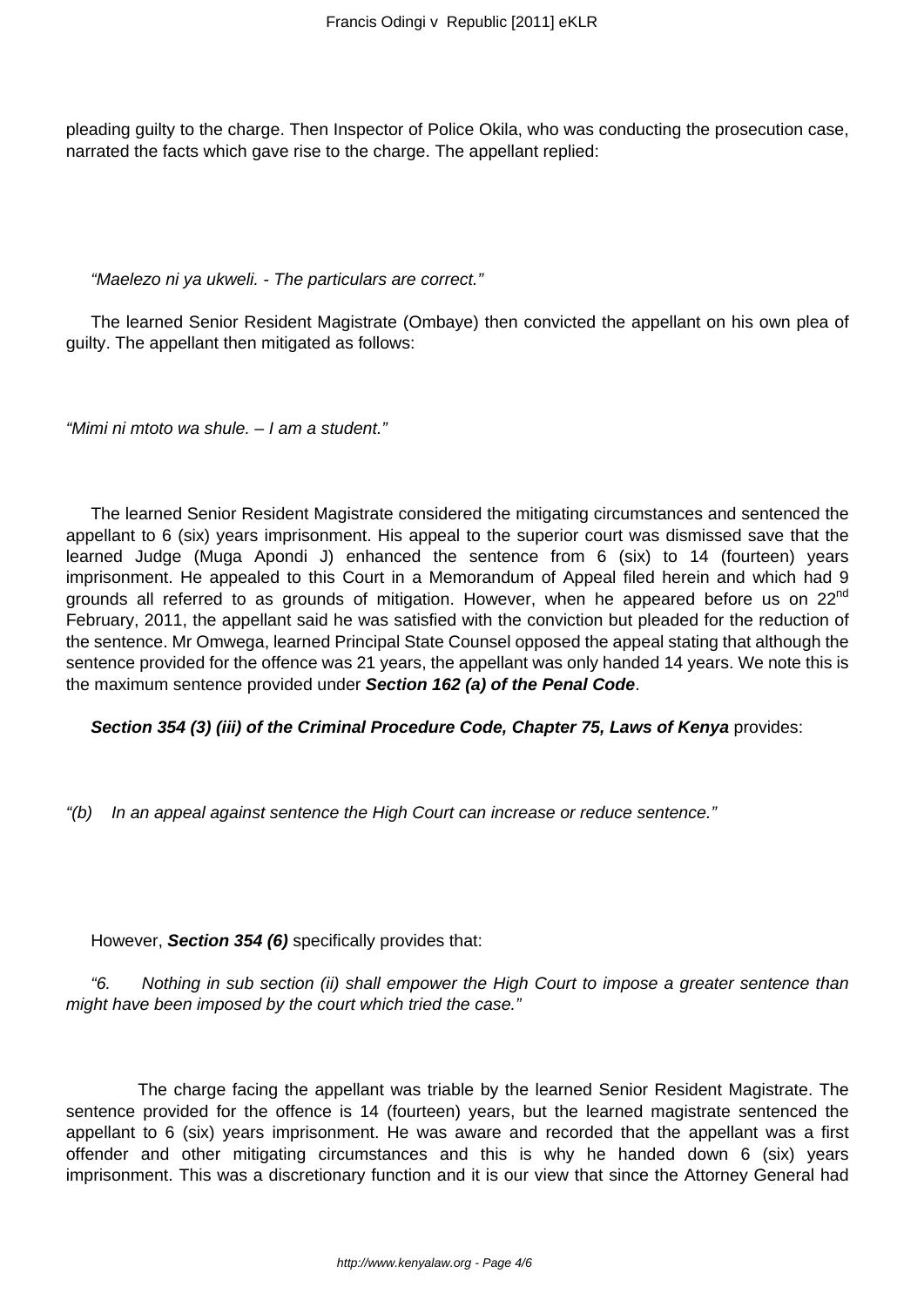not applied for enhancement of the sentence, there were no compelling reasons for the learned Judge to enhance it as he did.

 In the circumstances, we allow this appeal to the extent that the appellant will serve the 6 (six) years sentence imposed by the learned Senior Resident Magistrate on 24<sup>th</sup> October, 2002. This will be the order of the Court.

Dated and delivered at Nakuru this 24<sup>th</sup> day of February, 2011.

**J. E. GICHERU**

**--------------------------**

**CHIEF JUSTICE**

**E. O. O'KUBASU**

**--------------------------**

**JUDGE OF APPEAL**

**D. K. S. AGANYANYA**

**--------------------------**

#### **JUDGE OF APPEAL**

I certify that this is a true copy of the original.